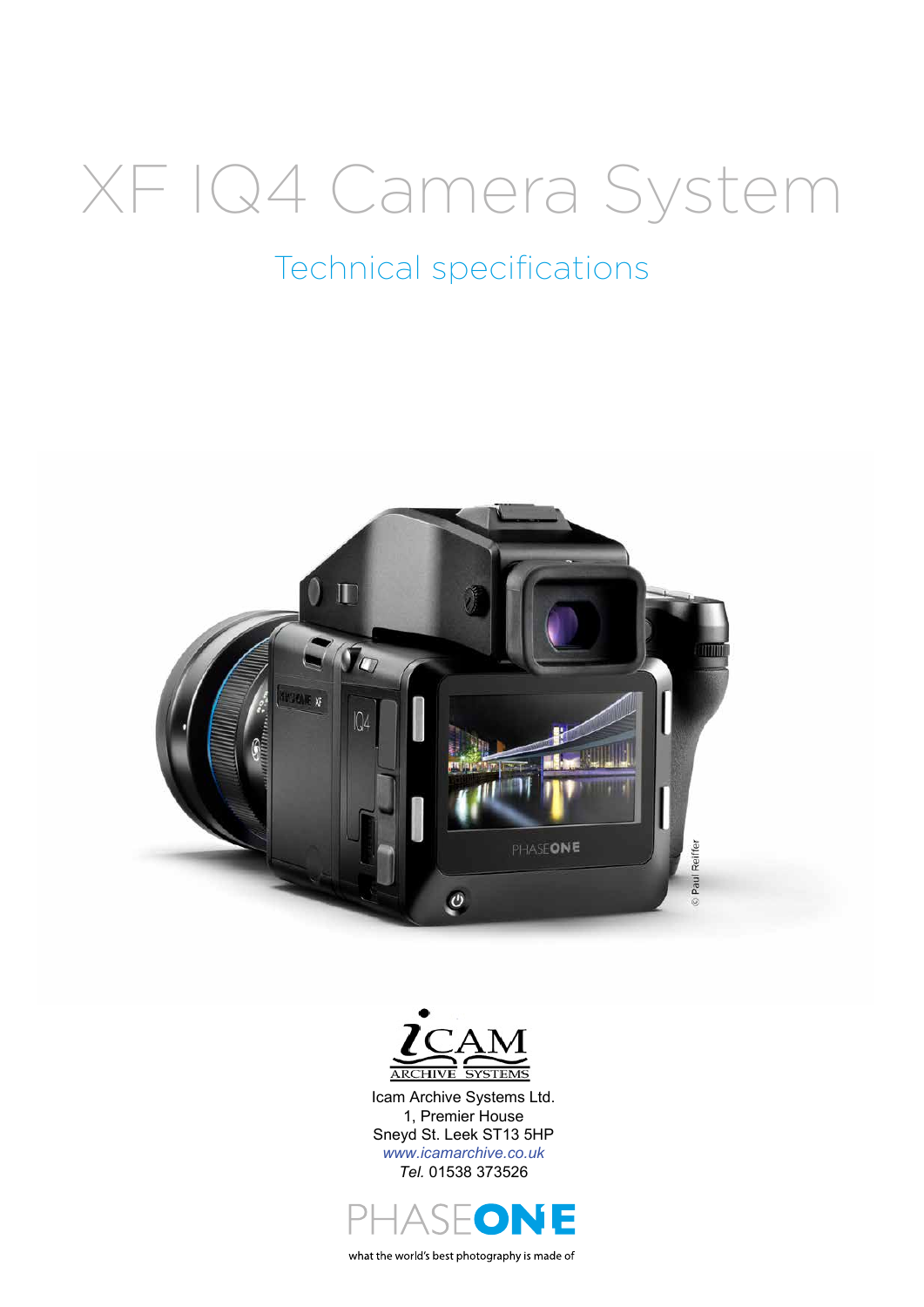# XF IQ4 Camera System

Technical specifications



## PHASEONE what the world's best photography is made of



Digital Back Options

IQ4 150MP, IQ4 150MP Achromatic, IQ4 100MP Trichromatic

Compatibility **IQ4** with XF Mount

XF Top screen

| Tools                 | <b>Displays</b>           |  |  |
|-----------------------|---------------------------|--|--|
| <b>Bullseye Level</b> | Histogram                 |  |  |
| <b>Focus Stack</b>    | Seismograph               |  |  |
| Time-lapse            | <b>Vibration Analysis</b> |  |  |
| Profoto Flash         | <b>Flash Analysis</b>     |  |  |
| <b>HDR Sequence</b>   |                           |  |  |

#### Camera OS

| User Interface               | OneTouch UI                               |  |  |  |
|------------------------------|-------------------------------------------|--|--|--|
| <b>Screen layouts</b>        | 3 standard layouts                        |  |  |  |
| Custom Sets                  | 3 configurations                          |  |  |  |
| Save and Load<br>from XQD    | Camera Custom Sets<br>Camera System Setup |  |  |  |
| <b>Custom settings</b>       | 80+ settings                              |  |  |  |
| User upgradeable<br>via Back | Yes                                       |  |  |  |

#### HAP-2

**Software** 

| <b>Autofocus Sensor</b>                                   | HAP-2 IMP CMOS Sensor                               |  |  |  |
|-----------------------------------------------------------|-----------------------------------------------------|--|--|--|
| <b>Autofocus Processor</b>                                | HAP-2 Processor with<br>Floating Point Architecture |  |  |  |
| <b>Autofocus Assist light</b>                             | HAP-2 Precision White light                         |  |  |  |
| <b>Hyperfocal Point Focusing</b>                          | Yes                                                 |  |  |  |
| <b>Upgradeable Autofocus</b><br>configurations & Patterns | Yes                                                 |  |  |  |
| Autofocus modes                                           | Spot, Average, Hyperfocal                           |  |  |  |
| Interchangeable focusing<br>screens                       | Yes                                                 |  |  |  |

## Imaging Software

Secondary shutter release button (including half press)

Front button Shutter release button (including half press)

> Ergonomic grip with one hand access to controls

HONEYBEE AUTOFOCUS PLATFORM

Top front key Top rear key

Focus & Autofocus

Rear button

Front Dial

Controls & OS

Side Dial Rear Dial



| <b>RAW</b> converter    | Capture One PRO 11.2.1 or newer                                                    |  |  |  |
|-------------------------|------------------------------------------------------------------------------------|--|--|--|
| <b>Tethered support</b> | Yes                                                                                |  |  |  |
| <b>XF Camera Setup</b>  | 80+ settings can be edited from Capture One                                        |  |  |  |
| <b>Workflow options</b> | Sessions and Catalogues                                                            |  |  |  |
| <b>Lens Corrections</b> | Phase One Focal Plane lenses &<br>Schneider Kreuznach Leaf Shutter lenses          |  |  |  |
| Imaging Tools           | $25+$                                                                              |  |  |  |
| Local adjustments       | Adjustment & Clone Layers                                                          |  |  |  |
| <b>Batch output</b>     | Yes, using recipes and multiple destinations                                       |  |  |  |
| <b>Output formats</b>   | 8 & 16 bit TIFF-RGB, TIFF-CMYK, JPEG incl.<br>XR/2000/QuickProof tm. DNG. PNG. PSD |  |  |  |
|                         |                                                                                    |  |  |  |